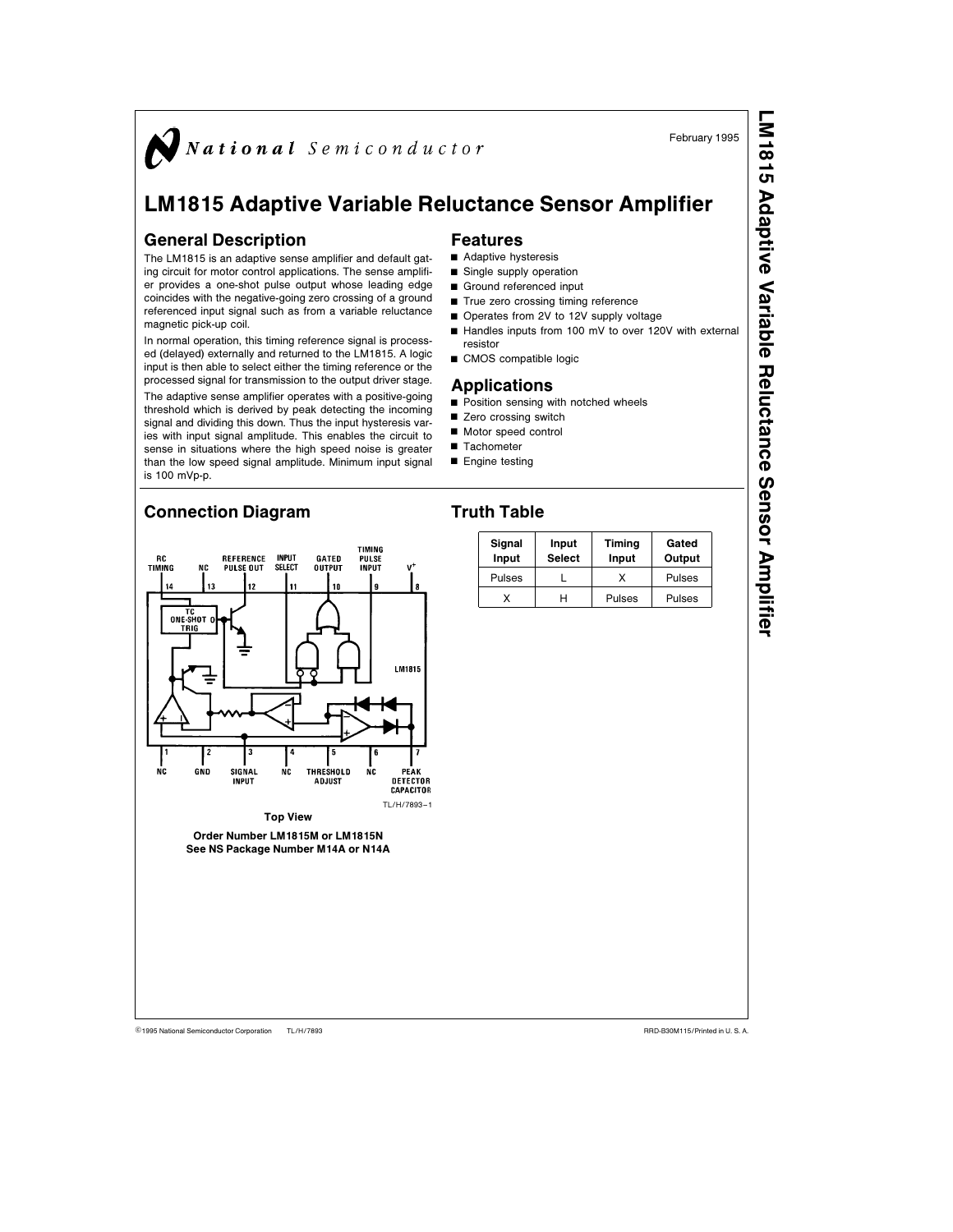| <b>Absolute Maximum Ratings</b>                                                                          |                                     | Storage Temperature Range             | $-65^{\circ}$ C to $+150^{\circ}$ C |
|----------------------------------------------------------------------------------------------------------|-------------------------------------|---------------------------------------|-------------------------------------|
| If Military/Aerospace specified devices are required,<br>please contact the National Semiconductor Sales |                                     |                                       | $+125^{\circ}$ C                    |
| Office/Distributors for availability and specifications.                                                 |                                     | Junction Temperature (Note 2)         |                                     |
| Supply Voltage                                                                                           | 12V                                 | Input Current                         | $+30 \text{ mA}$                    |
| Power Dissipation (Note 1)                                                                               | 1250 mW                             | Lead Temperature (Soldering, 10 sec.) | $260^{\circ}$ C                     |
| Operating Temperature Range                                                                              | $-40^{\circ}$ C to $+125^{\circ}$ C |                                       |                                     |

|  | <b>Electrical Characteristics</b> ( $T_A$ = 25°C, $V_{CC}$ = 10V, unless otherwise specified, see Figure 1) |  |
|--|-------------------------------------------------------------------------------------------------------------|--|
|--|-------------------------------------------------------------------------------------------------------------|--|

| Parameter                       | <b>Conditions</b>                                    | Min   | <b>Typ</b> | Max | <b>Units</b>  |
|---------------------------------|------------------------------------------------------|-------|------------|-----|---------------|
| <b>Operating Supply Voltage</b> |                                                      | 2.5   | 10         | 12  | V             |
| <b>Supply Current</b>           | $f_{IN} = 500$ Hz, Pin $9 = 2V$ ,<br>Pin $11 = 0.8V$ |       | 3.6        | 6   | mA            |
| Reference Pulse Width           | $f_{IN} = 1$ Hz to 2 kHz                             | 70    | 100        | 130 | $\mu$ S       |
| Input Bias Current              | $V_{IN} = 2V$ , (Pin 9 and Pin 11)                   |       |            | 5   | μA            |
| Input Bias Current              | $V_{1N} = 0V$ dc, (Pin 3)                            |       | 200        |     | nA            |
| Input Impedance                 | $V_{IN} = 5$ Vrms, (Note 3)                          | 12    | 20         | 28  | k $\Omega$    |
| Zero Crossing Threshold         | $V_{IN} = 100$ mVp-p, (Pin 3)                        |       |            | 25  | mV            |
| Logic Threshold                 | (Pin 9 and Pin 11)                                   | 0.8   | 1.1        | 2.0 | V             |
| $V_{\text{OUT}}$ High           | $R_1 = 1 k\Omega$ , (Pin 10)                         | 7.5   | 8.6        |     | V             |
| VOUT LOW                        | $I_{\text{SINK}} = 0.1 \text{ mA}$ , (Pin 10)        |       | 0.3        | 0.4 | V             |
| Input Arming Threshold          | Pin 5 Open, $V_{IN} \le 135$ mVp-p                   | 30    | 45         | 60  | mV            |
|                                 | Pin 5 Open, $V_{IN} \geq 230$ mVp-p                  | 40    | 80         | 90  | % of $V_3$ Pk |
|                                 | Pin 5 to $V^+$                                       | 200   |            |     | mV            |
|                                 | Pin 5 to Gnd                                         | $-25$ |            | 25  | mV            |
| Output Leakage Pin 12           | $V_{12} = 11V$                                       |       | 0.01       | 10  | μA            |
| Saturation Voltage P12          | $I_{12} = 2 \text{ mA}$                              |       | 0.2        | 0.4 | $\vee$        |

**Note 1:** For operation at elevated temperatures, the device must be derated based on a 125℃ maximum junction temperature and a thermal resistance of 80℃/W<br>(DIP), 120 °C/W (SO-14) junction to ambient.

Note 2: Temporary excursions to 150°C can be tolerated.

Note 3: Measured at input to external 18 k $\Omega$  resistor. IC contains 1 k $\Omega$  in series with a diode to attenuate the input signal.

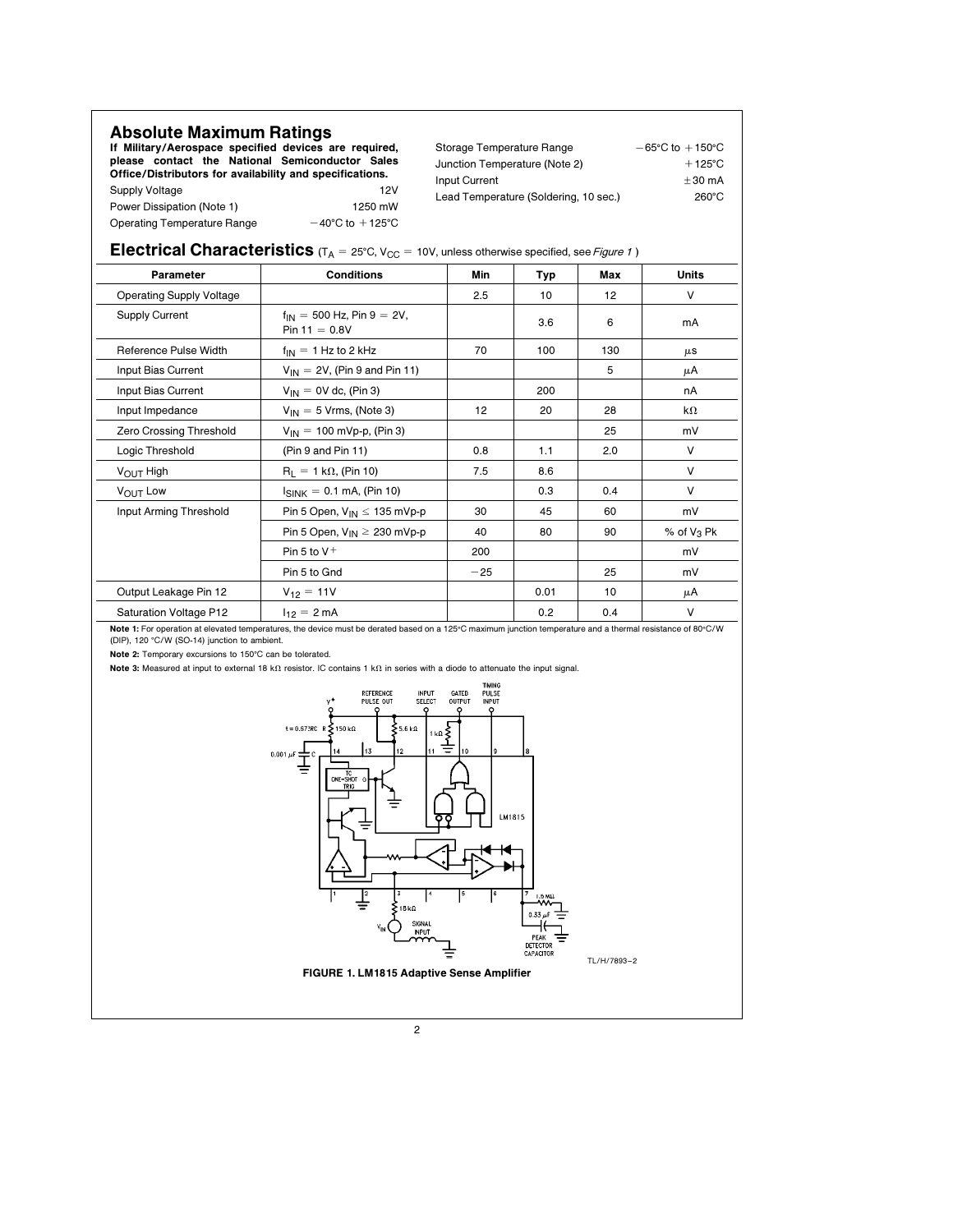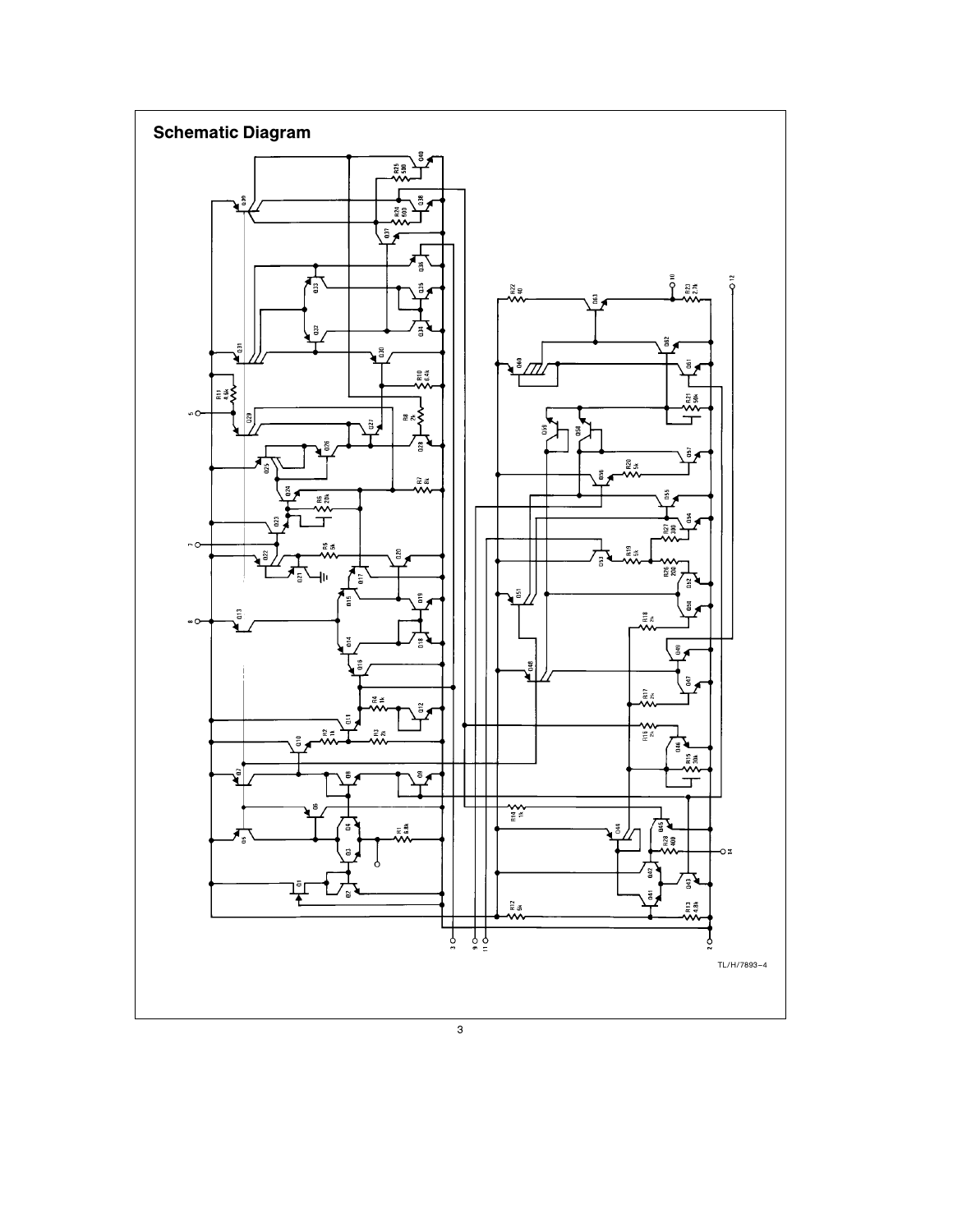

### Application Hints

#### Input Clamp

The signal input at pin 3 is internally clamped. Current limit is provided by an external resistor which should be selected to allow a peak current of 3 mA in normal operation. Positive inputs are clamped by a 1 k $\Omega$  resistor and series diode, while an active clamp limits pin 3 to  $-350$  mV for negative inputs (see R4, Q12, Q11 in internal schematic diagram).

#### Operation of Zero Crossing Detector

The LM1815 is designed to operate as a zero crossing detector, triggering an internal one shot on the negative-going edge of the input signal. Unlike other zero crossing detectors, the LM1815 cannot be triggered until the input signal has crossed an ''arming'' threshold on the positive-going portion of the waveform. The arming circuit is reset when the chip is triggered, and subsequent zero crossings are ignored until the arming threshold is exceeded again. This threshold varies depending on the connection at pin 5. Three different modes of operation are possible:

MODE 1, Pin 5 open. The adaptive mode is selected by leaving pin 5 open circuit. For input signals of less than 135 mVp-p, the input arming threshold is typically 45 mV. Under these conditions the input signal must first cross the 45 mV threshold in the positive direction to arm the zero crossing detector, and then cross zero in the negative direction to trigger it. If the signal is less than 30 mV peak (minimum rating in Electrical Characteristics), the one shot is guaranteed to not trigger.

Input signals of greater than 230 mVp-p cause the arming threshold to track at 80% of the peak input voltage. A peak detector (pin 7) stores a value relative to the positive input peaks to establish the arming threshold. Input signals must exceed this threshold in the positive direction to arm the zero crossing detector, which can then be triggered by a negative-going zero crossing. The peak detector tracks rapidly as the input signal amplitude increases, and decays by virtue of the resistor connected externally at pin 7 to track decreases in the input signal.

Note that since the input is clamped, the waveform observed at pin 3 is not identical to the waveform observed at the variable reluctance sensor. Similarly, the voltage stored at pin 7 is not identical to the peak voltage appearing at pin 3.

MODE 2, Pin 5 connected to  $V +$ . The input arming threshold is fixed at 200 mV minimum when pin 5 is connected to the positive supply. The chip has no output for signals of less than 200 mV peak, and triggers on the next negativegoing zero crossing when the threshold is exceeded.

MODE 3, Pin 5 grounded. With pin 5 grounded, the input arming threshold is set to 0V ( $\pm$ 25 mV maximum). Positivegoing zero crossings arm the chip, and the next negative zero crossing triggers it.

The one shot timing is set by a resistor and capacitor connected to pin 14. The output pulse width is

pulse width  $= 0.673$  RC (1)

In some systems it is necessary to externally generate pulses, such as during stall conditions when the variable reluctance sensor has no output. External pulse inputs at pin 9 are gated through to pin 10 when Input Select (pin 11) is pulled high. Pin 12 is a direct output for the one shot and is unaffected by the status of pin 11.

Input/output pins 9, 11, 10 and 12 are all CMOS logic compatible. In addition, pins 9, 11 and 12 are TTL compatible. Pin 10 is not guaranteed to drive a TTL load.

Pins 1, 4, 6 and 13 have no internal connections and can be grounded.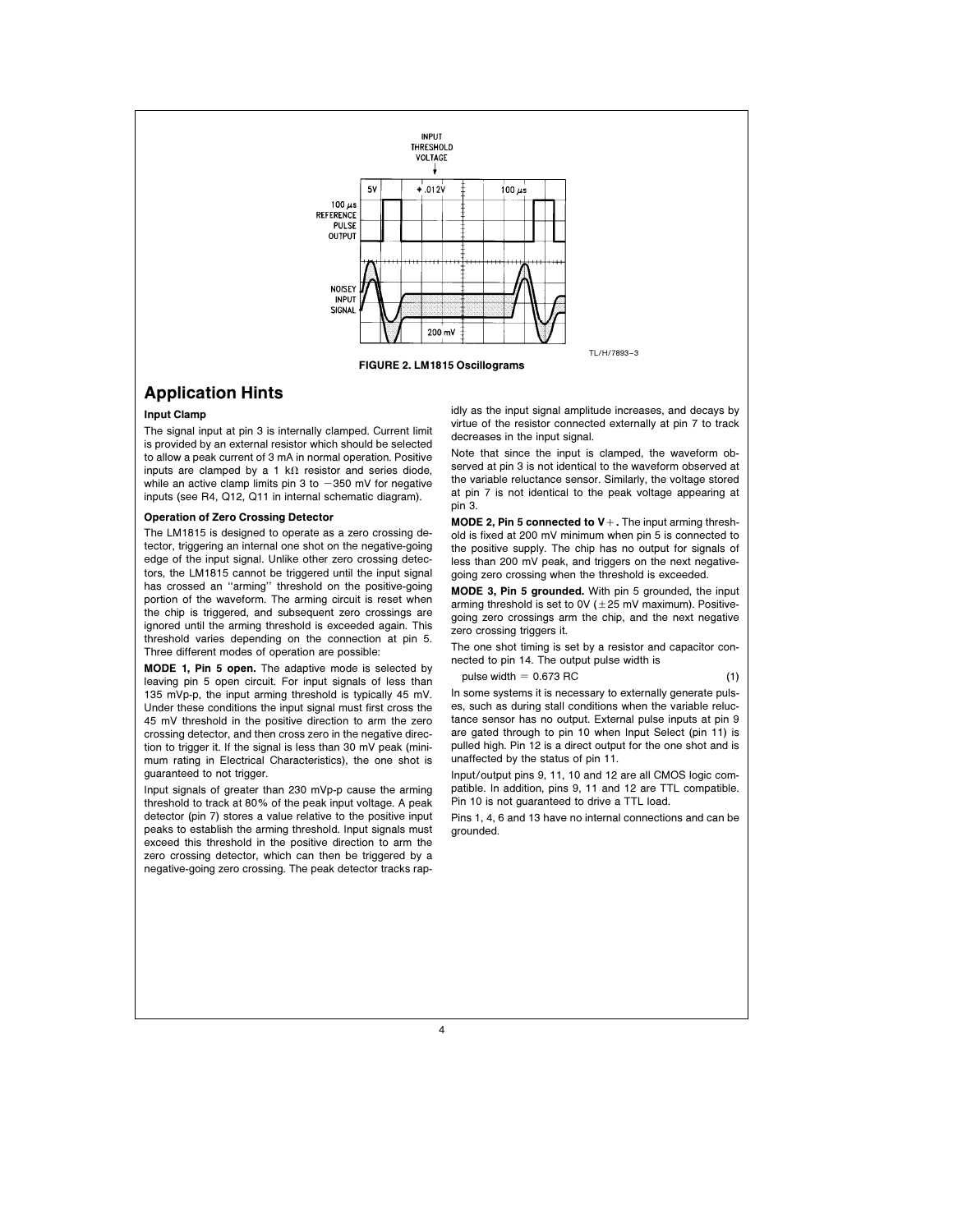